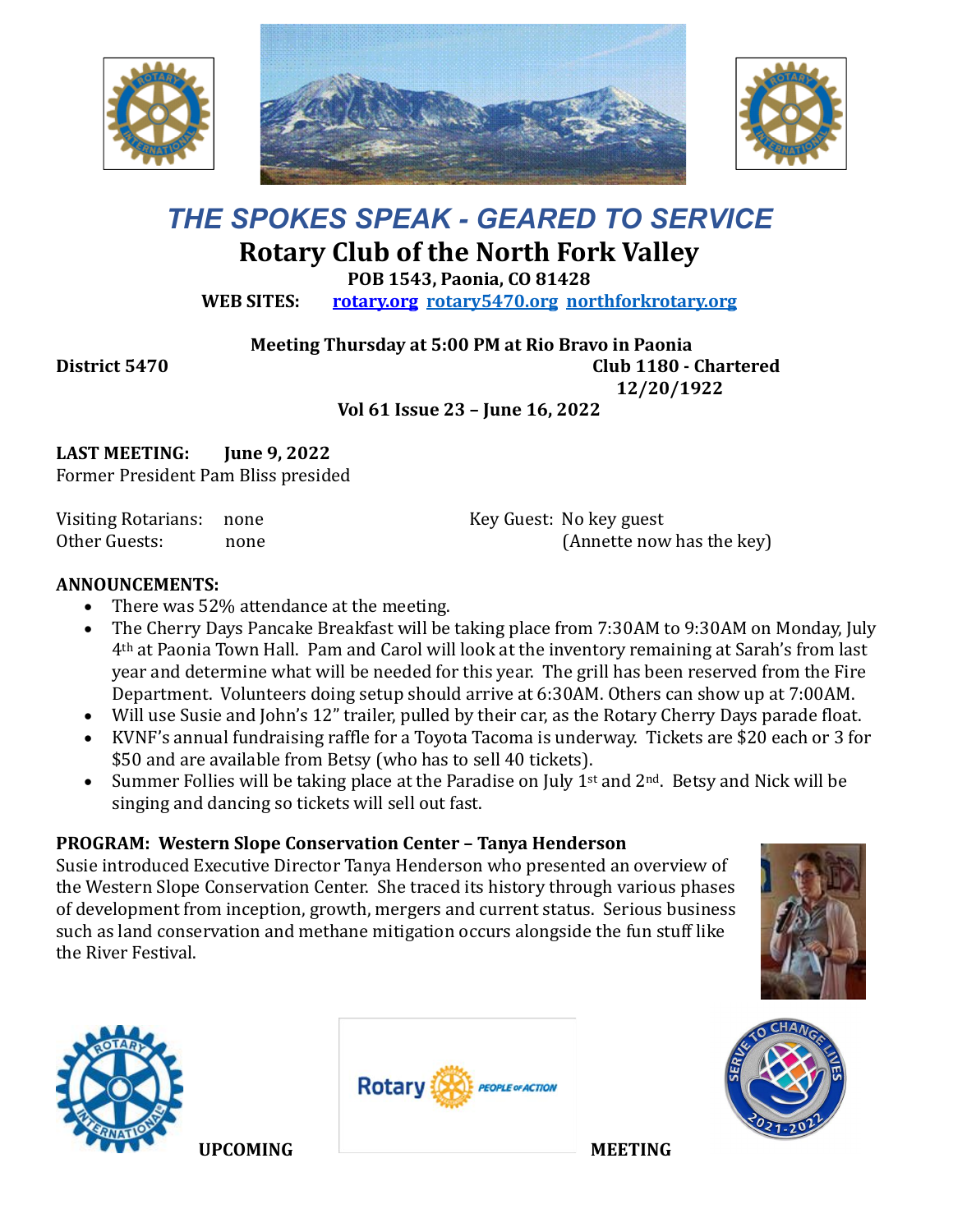## **PROGRAMS:**

| <b>Date</b> | <b>Speaker</b> | Program                      | <b>Member</b>        |
|-------------|----------------|------------------------------|----------------------|
| 6/16/22     |                |                              | John Coombe          |
| 6/23/22     |                | Installation of New Officers |                      |
| 6/30/22     |                | Fifth Thursday               |                      |
| 7/7/22      |                |                              | <b>Claire Dauwe</b>  |
| 7/14/22     |                |                              | <b>Carol Kiese</b>   |
| 7/21/22     |                |                              | <b>Ulli Lange</b>    |
| 7/28/22     |                |                              | Josh Langille-Hoppe  |
| 8/4/22      |                |                              | Norm Lewark          |
| 8/11/22     |                |                              | Nick Lypps           |
| 8/18/22     |                |                              | <b>Betsy Marston</b> |
| 8/25/22     |                |                              | <b>Bob McHugh</b>    |
| 9/1/22      |                |                              | Ruth Morehouse       |
| 9/8/22      |                | <b>Business Meeting</b>      |                      |
| 9/15/22     |                |                              | Jackie Parks         |
| 9/22/22     |                |                              | <b>Kevin Parks</b>   |
| 9/29/22     |                | Fifth Thursday               |                      |
| 10/6/22     |                |                              | James Schott         |
| 10/13/22    |                |                              | John Seipel          |
| 10/20/22    |                |                              | Peggy Szvetecz       |
| 10/27/22    |                |                              | Greg Thompson        |
| 11/3/22     |                |                              | Bain Weinberger      |
| 11/10/22    |                |                              | Sarah Bishop         |
| 11/17/22    |                |                              | Pam Bliss            |
| 11/24/22    |                | Thanksgiving                 |                      |
| 12/1/22     |                |                              | Ed Bliss             |
| 12/8/22     |                |                              | Randy Campbell       |
| 12/15/22    |                |                              | John Coombe          |
| 12/22/22    |                | no meeting                   |                      |
| 12/29/22    |                | Fifth Thursday?              |                      |